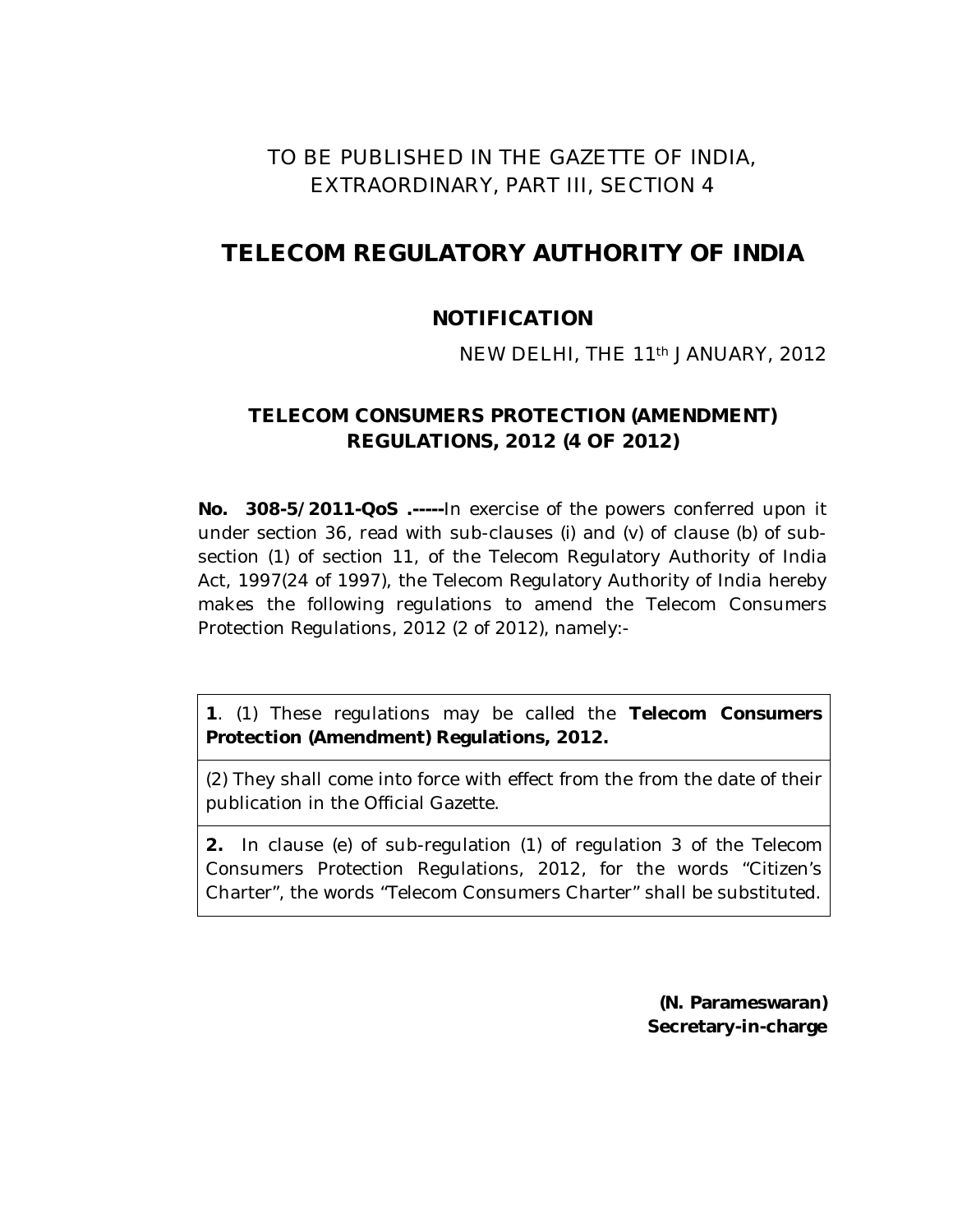Note.1. — The principal regulations were published in the Gazette of India, Extraordinary, Part III, Section 4 dated the 6th January, 2012 vide notification number No. 308-5/2011-QOS dated the 6th January, 2012.

Note.2. --The Explanatory Memorandum explains the objects and reasons of the Telecom Consumers Protection (Amendment) Regulations, 2012.